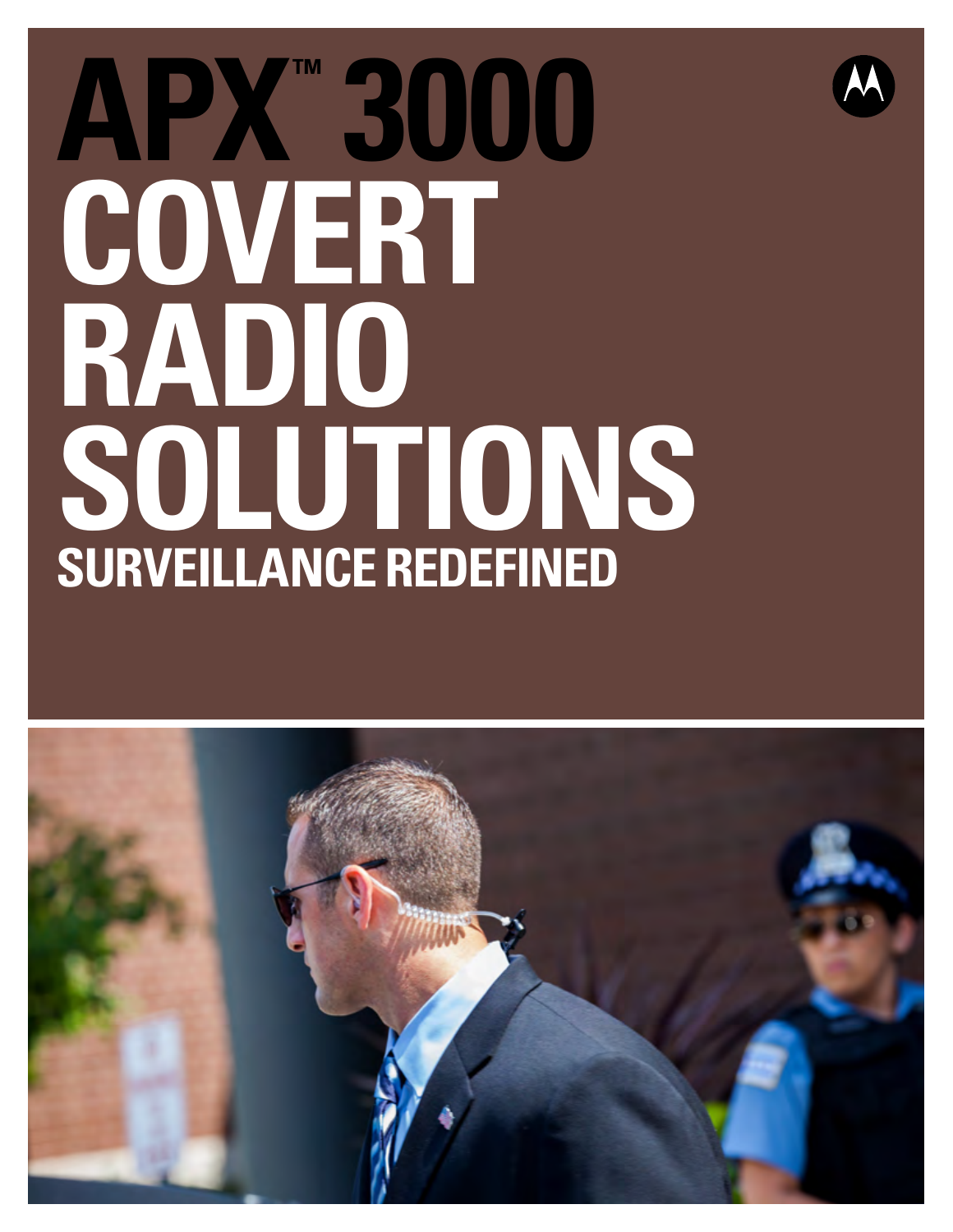# **STAY UNDERCOVER AND IN CONTROL WITH THE APX 3000 P25 COVERT RADIO**

The APX 3000 P25 covert portable radio lets your officers and agents communicate discreetly without attracting interest or creating a distraction. We have removed the traditional radio elements— keypad, display, speaker and microphone—to create a slim compact radio that operates via accessories. The radio ships with a high-performance IMPRES 3-Wire Surveillance Kit. A wide variety of optional wireless Bluetooth® accessories are also available, allowing your teams to have more flexibility in how they wear or hide the radio. An officer or an agent can place the radio in a purse, backpack or even with another team member up to 30 feet away.

The safety of your teams is your key priority. The APX 3000 radio features GPS tracking to provide real-time location data and a mandown sensor that automatically sends an alert if an agent is in trouble. The integrity of the mission is also protected through the use of multiple types of encryption and Over-the-Air Rekeying, ensuring potential security breaches are avoided.





# **Unparalleled voice communications**

700/800 and UHF Range 1 bands Full power (3W) 700/800 and (5W) UHF

# **Coordinated Response**

P25 FDMA and TDMA capable

Compatible with Motorola legacy systems

Programming Over Project P25 (POP25)

# **Know Where Your Team Is**

Integrated GPS location tracking

# **Mission Critical Design**

Meets or exceeds MIL STD specifications IP67 rugged design Slim design with no radio microphone or speaker

# **Robust Security**

Full encryption capable FIPS 140-2 level 3 certified

# **Integrated Security Features**

Man Down Voice Announcement Radio Profiles Mission Critical Wireless accessory options



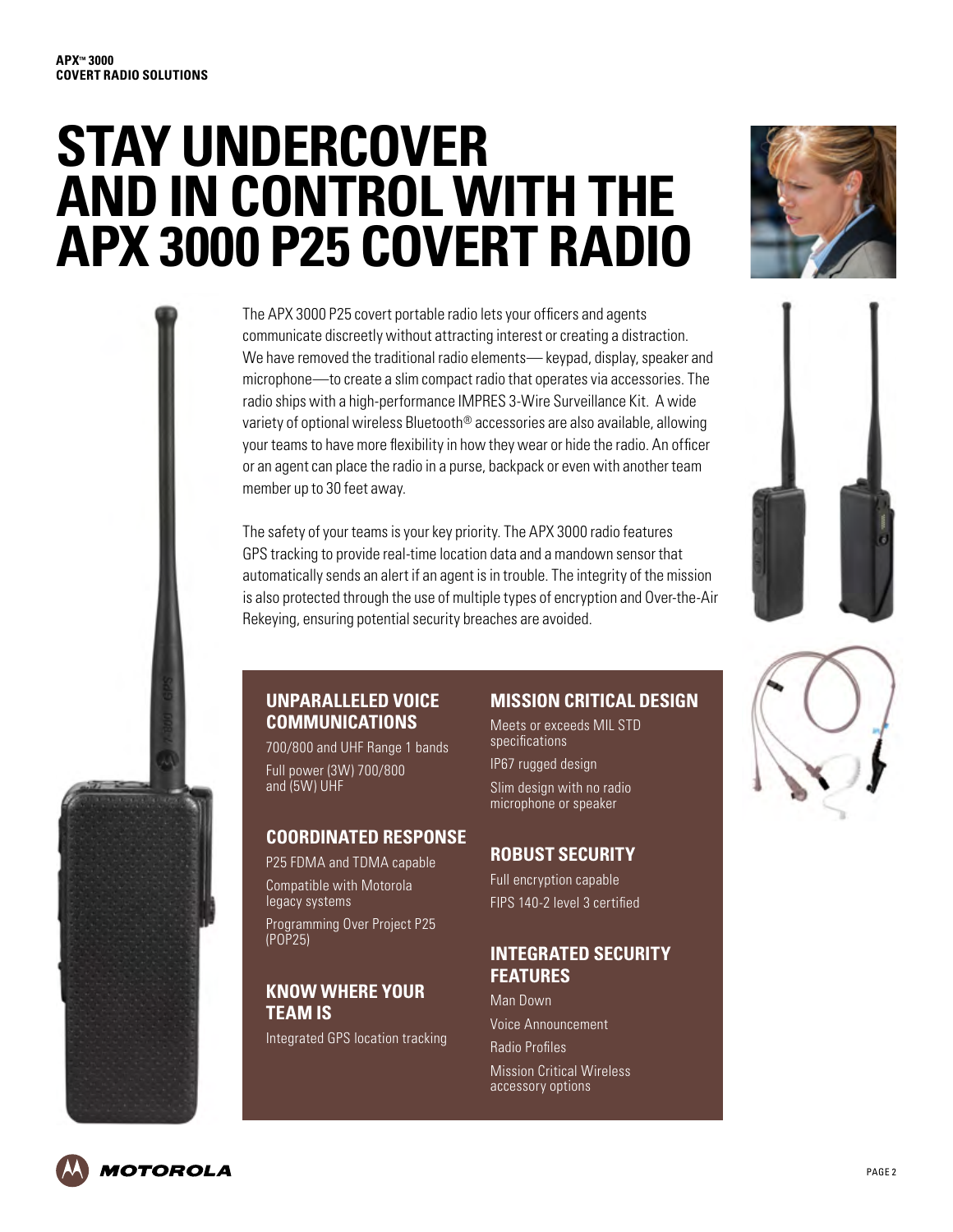# **PLAINCLOTHES OFFICERS AT A COLLEGE STADIUM**

# **SITUATION:**

A major bowl game at a prestigious university. Plainclothes officers are combing through the sold-out stadium, identifying potential threats. They need to communicate without spectators knowing who they are.



# **SOLUTION:**

#### **APX 3000 COVERT RADIO WITH BASIC MISSION CRITICAL WIRELESS COVERT KIT**

The APX 3000 Covert Radio provides your plainclothes officers with instant communications and lets them control their radio covertly. Its flexible design lets team members conceal the radio on a belt or in a backpack while GPS location tracks the officers' position throughout the stadium. When combined with the Mission Critical Wireless Covert Kit, the APX 3000 is a game-changer for undercover and surveillance operations. With a variety of covert earbuds that look like commercial accessories, your officers will appear to be talking on a phone or listening to music. A specialized 3.5mm adapter lets you connect any standard off-the-shelf, wired cellular headset to the Mission Critical Wireless push-to-talk (PTT) pod for virtually infinite choices in your appearance. The PTT pod easily fits in a pocket or purse, or can be clipped to your clothing to control the radio conveniently and covertly, wherever it is concealed.







# **UNDERCOVER TEAM AT A DOWNTOWN RALLY**

# **SITUATION:**

A massive protest in a metropolitan center. Undercover officers are dispersed in the crowd, keeping an eye on protesters and able to quickly alert uniformed police if they get out of hand. The officers must conceal their communications, monitor the participants and help keep the peace during the protest.



# **SOLUTION:**

#### **APX 3000 COVERT RADIO WITH MISSION CRITICAL WIRELESS COVERT KIT and Remote Control Unit**

The full-powered APX 3000 allows officers to communicate throughout the city, parking garages and hotels without degradation of communications. Its slim, compact design means it can easily be worn under clothing, in a bag or by another team member up to 30 feet away. To further minimize discovery, we downplayed lights and eliminated the audio output to make sure officers are never compromised. In the event the connection with the accessory is lost, the radio's communications won't jeopardize the mission. To further enhance their undercover operations, the APX Mission Critical Wireless Remote Control Unit mimics a typical car remote while allowing agents to control the radio discreetly. The front side features standard car-key remote buttons that can be configured for push-to-talk (PTT), changing radio channels and adjusting volume. The APX 3000 radio can be also programmed to enable voice announcements confirming channel changes to be heard through your surveillance earpiece or wireless earbud headphones.





Mission Critical Wireless earbuds